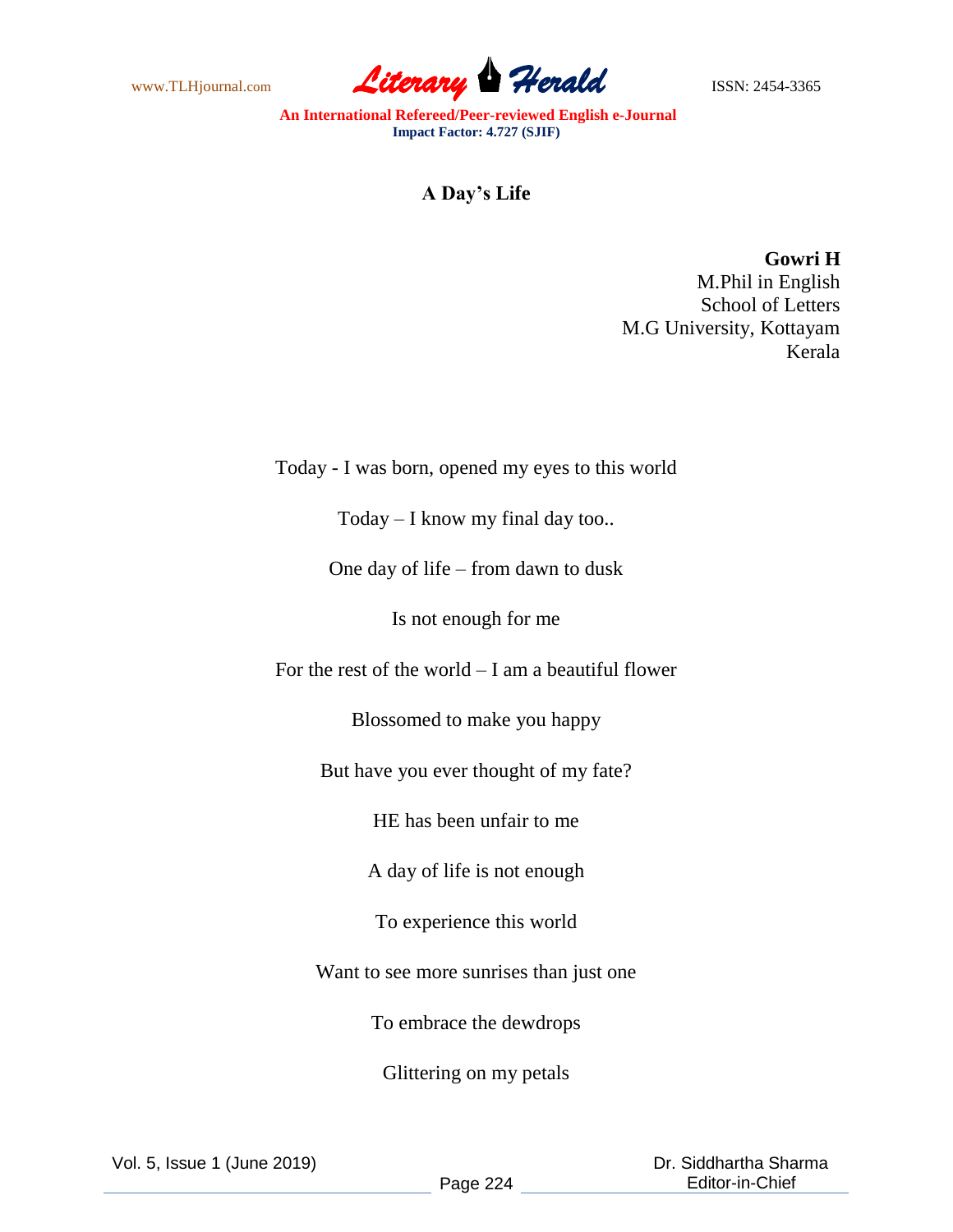

**An International Refereed/Peer-reviewed English e-Journal Impact Factor: 4.727 (SJIF)**

To enjoy the kissings of butterflies I have not yet enjoyed the rainfalls Nor did I see the star-filled skies I have not seen my elder siblings Neither my younger ones, nor do they either For A day of life is not enough for me..

For you, sunsets are the time of joy and love

But for me it's time to die..

You embrace me as symbol of joy

But me weeping inside

My tears you name honey..

One will realize the virtues he left behind-

Only at the dusk of his day..

You go to sleep bidding "good night"

For you tomorrow is certain

But I do bidding Good - Bye

For me only today is certain

Since my dusk is reaching fast

Vol. 5, Issue 1 (June 2019)

 Dr. Siddhartha Sharma Editor-in-Chief